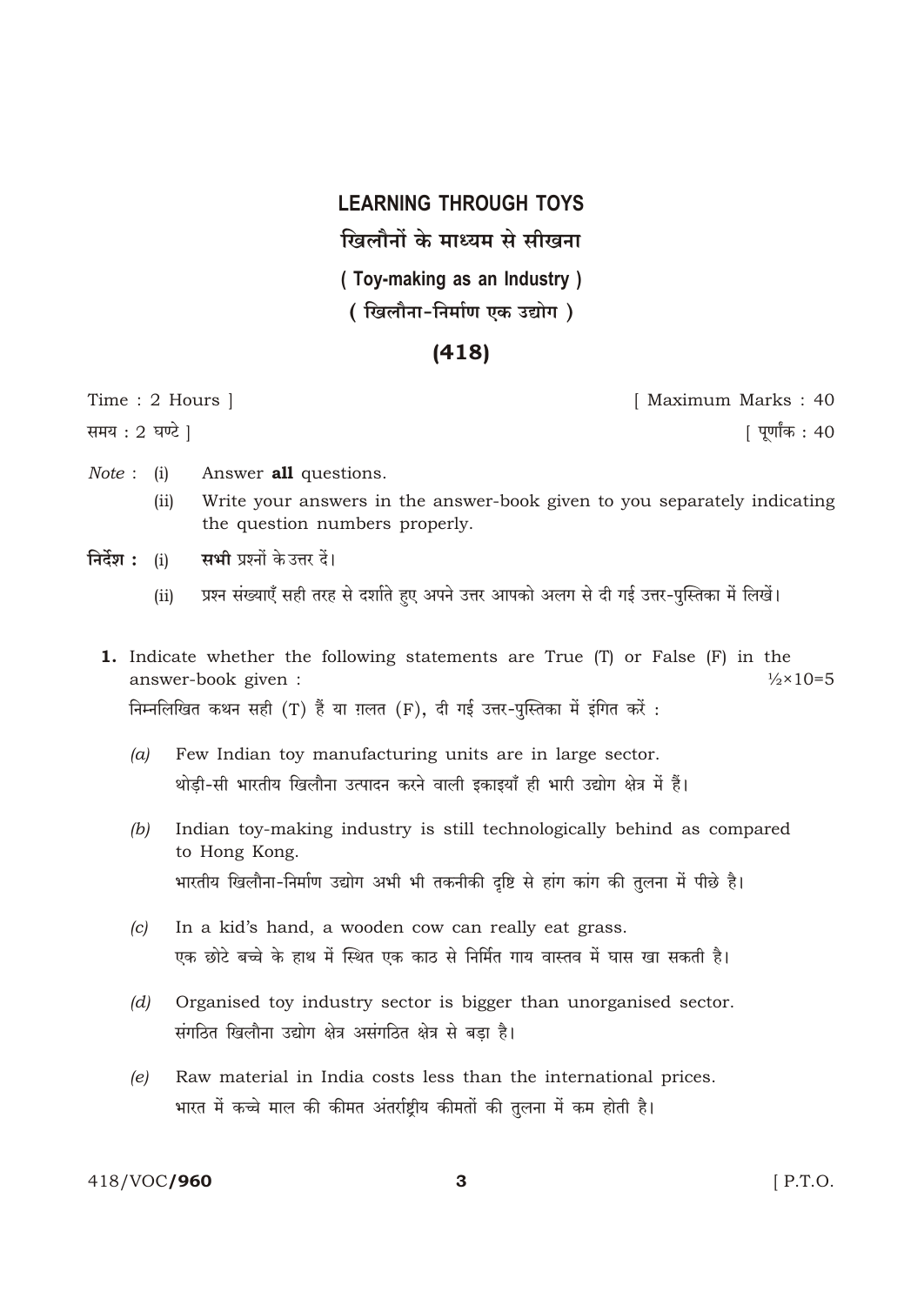- Export packaging material in India is too expensive.  $(f)$ निर्यात की पैकिंग सामग्री भारत में काफी महँगी है।
- $(q)$ Chinese toys are routed through Russia. चीनी खिलौने रूस के मार्ग से आते हैं।
- Leo toys are popular for infants' toys.  $(h)$ लियो खिलौने शिशुओं के खिलौनों के रूप में लोकप्रिय हैं।
- Advertising can be done using posters.  $(i)$ विज्ञापन का कार्य पोस्टरों के प्रयोग द्वारा किया जा सकता है।
- Indian Partnership Act was made in 1912.  $(i)$ भारतीय भागीदारी अधिनियम सन् 1912 में बनाया गया था।
- 2. Fill in the blanks: रिक्त स्थानों को भरें :

 $1 \times 4 = 4$ 

- In India soft toys account for of India's total production of toys.  $(a)$ भारत में मृदु खिलौनों का उत्पादन कुल उत्पादन का —— होता है।
- $(b)$ There are more than - units of toy-making in the small-scale sector. लघु उद्योग क्षेत्र में खिलौना-निर्माण इकाइयों की संख्या —— से अधिक है।
- $(c)$ Rahim, a toy-maker, of East Delhi had migrated from - before 1947. पूर्व दिल्ली का खिलौना-निर्माता रहीम - से 1947 से पहले ही स्थानांतरित हो गया था।
- (d) An exiting aspect of toy-making is  $\frac{1}{1}$ . खिलौना-निर्माण का एक उत्तेजक पहलु —— है।

## 418/VOC/960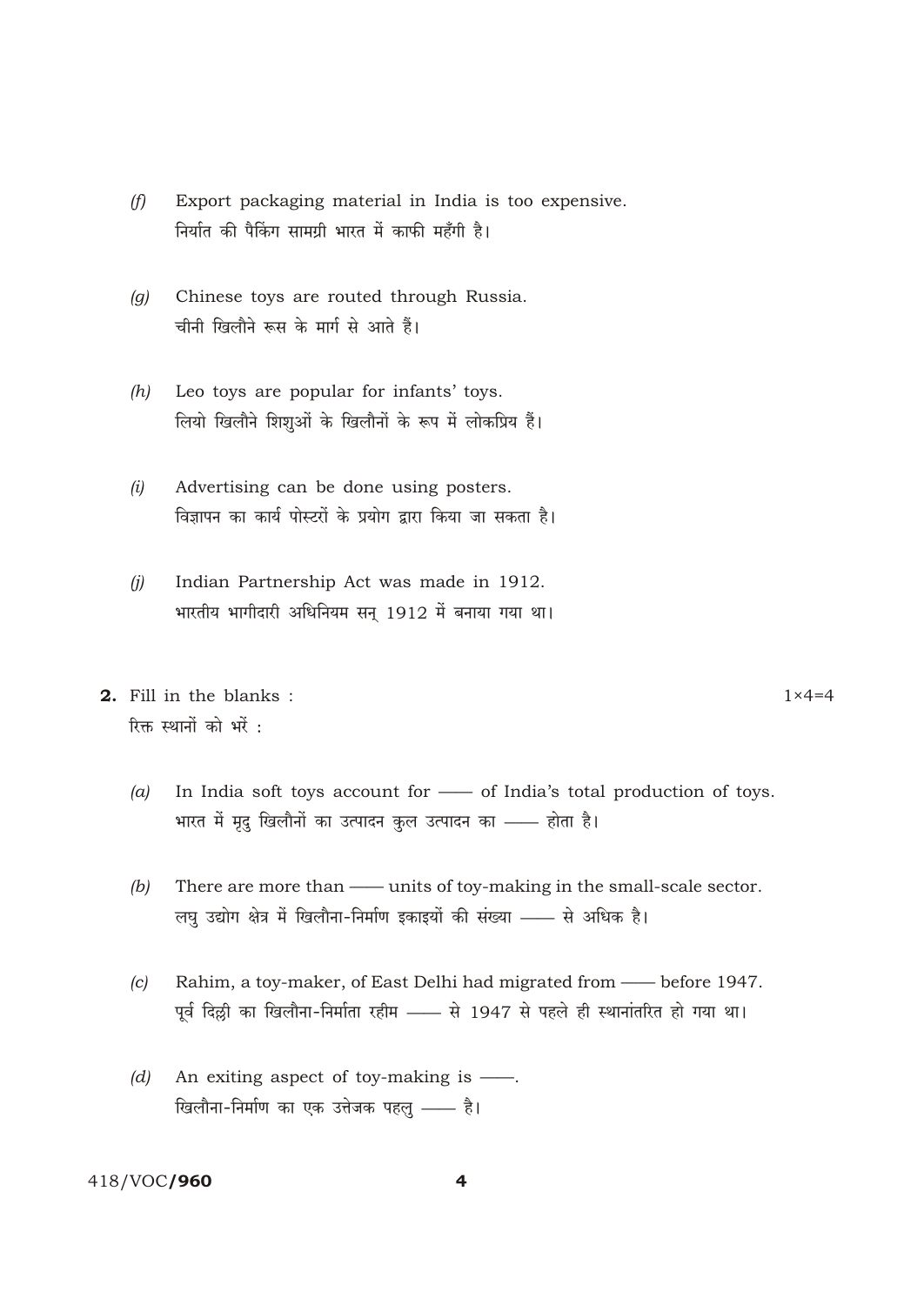- **3.** Match the following : निम्नलिखित को सुमेलित करें:
	- (a) Natural material प्राकृतिक सामग्री
	- (b) Raja Toys राजा खिलौने
	- (c) Low cost material कम लागत वाली सामग्री
	- $(d)$  AITMA ए० आइ० टी० एम० ए०
	- (e) Need Assessment आवश्यकता का आकलन
- (i) Market survey बाजार सर्वेक्षण
- (ii) Bamboo बॉंस
- (iii) Established in 1976 1976 में स्थापित
- $(iv)$  Dr. Kailas Chandra Jain डॉ० कैलाश चंद्र जैन
- $(v)$  Buttons बटन

4. Classify various toys available in market based on their functional use and educational value.  $3+3=6$ बाजार में उपलब्ध विभिन्न खिलौनों का, उनकी क्रियात्मक उपयोगिता एवं शैक्षणिक मूल्य के संदर्भ में वर्गीकरण करें।

- 5. Prepare a list of base material for toy-making.  $\overline{2}$ खिलौना-निर्माण के लिए आवश्यक आधार-सामग्री की एक सूची तैयार करें।
- 6. Discuss major steps for enlisting community support in toy-making.  $\overline{4}$ खिलौना-निर्माण में सामुदायिक सहयोग सुनिश्चित करने के लिए उठाए जाने वाले प्रमुख कदमों का वर्णन करें।
- 7. What are the various points to be kept in mind for proper management and maintenance of toys?  $\overline{4}$ खिलौनों के समुचित प्रबंधन एवं रख-रखाव के लिए ध्यान में रखी जाने वाली विभिन्न सावधानियाँ क्या हैं?

418/VOC/960

 $[$  P.T.O.